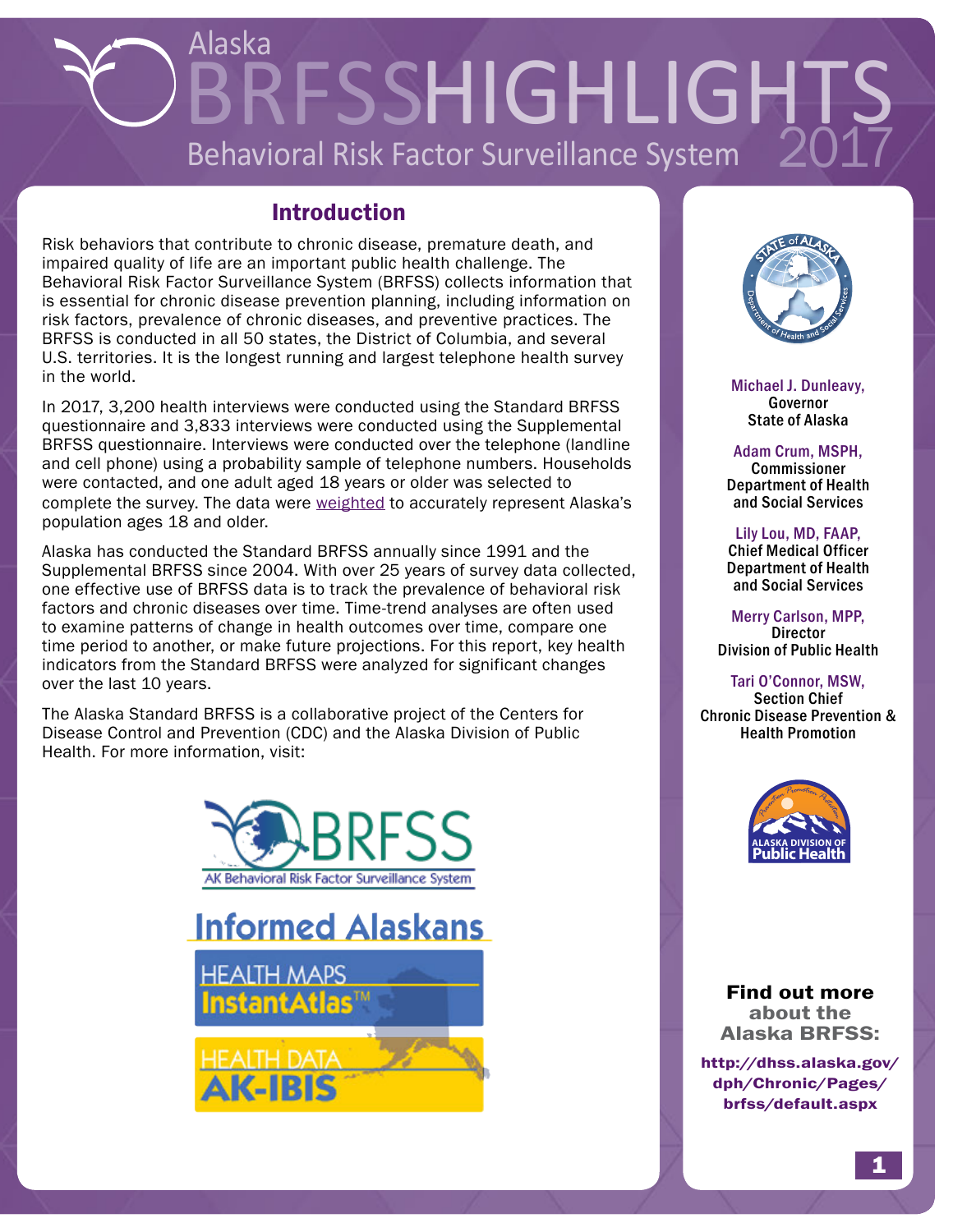

Prevalence of NOT Currently Smoking by Survey Year

#### *TOBACCO USE*

Current smokers were those respondents who had smoked at least 100 cigarettes in their lifetime and reported they smoked either some days or every day during the past 30 days. In 2017, 80% of all Alaska adults reported that they are not current smokers. This is a significant improvement over the 76% of all Alaska adults who reported not smoking in 2008. By comparison, 65% of Alaska Native adults reported not smoking on the 2016 survey, well below the Healthy Alaskans 2020 target of 83%. For more information on Tobacco Use, visit [http://ibis.dhss.alaska.gov/indicator/view/](http://ibis.dhss.alaska.gov/indicator/view/CigSmokAdlt.HAP.html) [CigSmokAdlt.HAP.html](http://ibis.dhss.alaska.gov/indicator/view/CigSmokAdlt.HAP.html).



#### Prevalence of Current Marijuana Use by Survey Year

#### *MARIJUANA USE*

Current marijuana use was defined as having used marijuana or hashish during the past 30 days. Use of marijuana included vaporizing, smoking, eating, consuming in a beverage, dabbing, and/or other. In 2017, 19% of all Alaska adults and 22% of Alaska Native adults reported current marijuana use. Men were more likely than women to be current marijuana users (23% versus 15%, respectively). Data are currently available for 2015-2017 survey years only, though ongoing surveillance is a high priority. For more information on Marijuana Use, visit [http://ibis.dhss.alaska.gov/indicator/view/](http://ibis.dhss.alaska.gov/indicator/view/DrugUseAdltMar.AK_US.html) [DrugUseAdltMar.AK\\_US.html](http://ibis.dhss.alaska.gov/indicator/view/DrugUseAdltMar.AK_US.html).



#### Prevalence of Binge Drinking by Survey Year

#### *BINGE DRINKING*

Binge drinking was defined as having had 5 or more alcoholic drinks for men or 4 or more alcohol drinks for women on one or more occasions in the past 30 days. 19% percent of all Alaska adults reported binge drinking on the 2017 BRFSS survey, meeting the Healthy Alaskans 2020 target for binge drinking of 20% or lower. 23% of Alaska Native adults reported binge drinking in 2017. No significant change in the prevalence of binge drinking over the past 10 years was noted. Significant differences in prevalence of binge drinking existed between males (24%) and females (14%) in 2017. For more information on binge drinking, visit [http://ibis.dhss.alaska.gov/](http://ibis.dhss.alaska.gov/indicator/view/AlcConBinDri.AK_US_time.html) [indicator/view/AlcConBinDri.AK\\_US\\_time.html.](http://ibis.dhss.alaska.gov/indicator/view/AlcConBinDri.AK_US_time.html)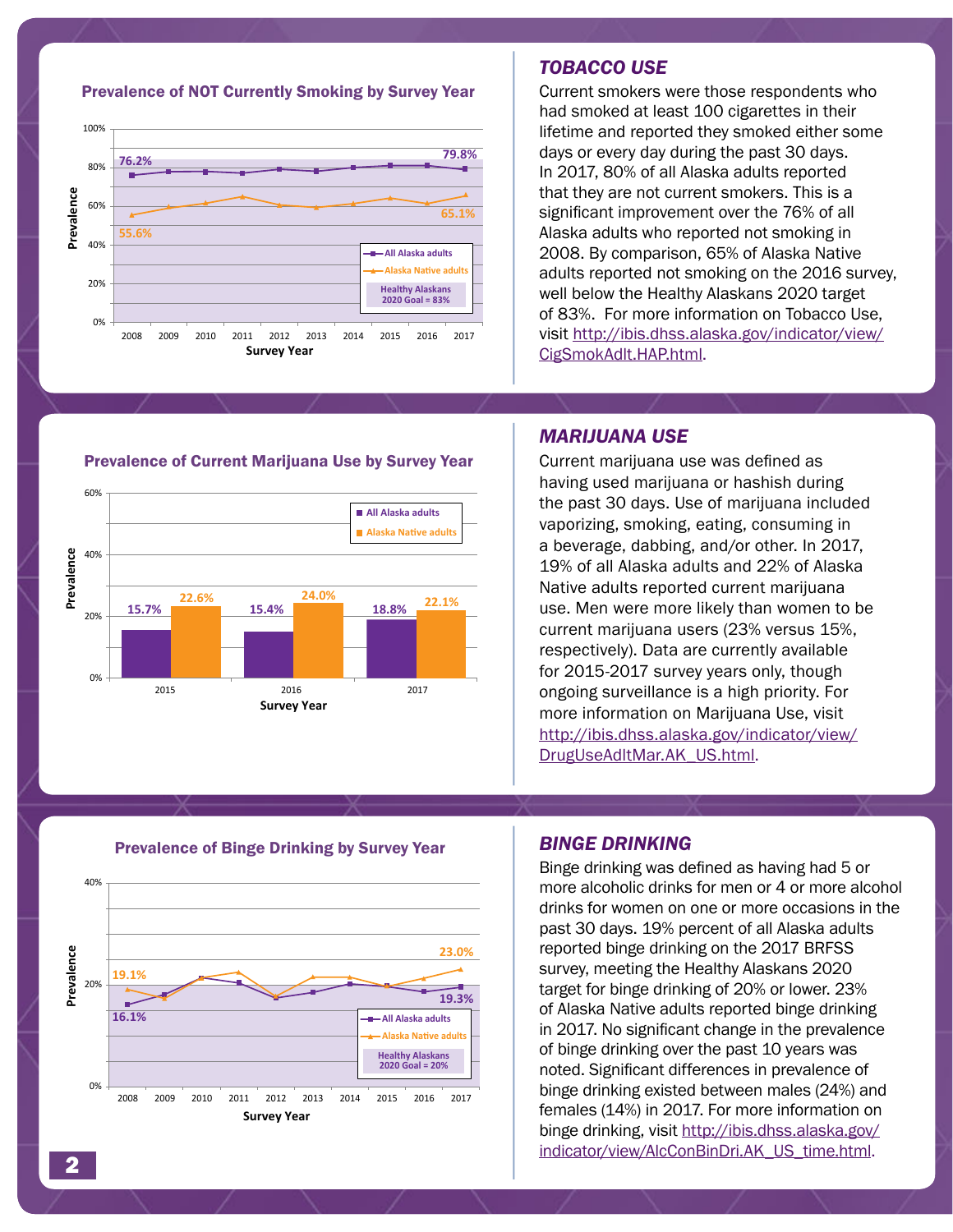#### *OBESITY*

Respondents with a body mass index (BMI) of 30.0 or greater were considered obese. BMI was calculated as self-reported weight ("About how much do you weigh without shoes?") in kilograms divided by self-reported height ("About how tall are you without shoes?") in meters squared. In 2017, 33% of all Alaska adults and 36% of Alaska Native adults were obese based on BMI, higher than the Healthy Alaskans 2020 target of 27% obese. This is significantly higher than the obesity prevalence of all Alaskans reported on the 2008 BRFSS, 29%. For more information on obesity, visit [http://ibis.dhss.alaska.gov/](http://ibis.dhss.alaska.gov/indicator/view/Obe.AK_US_time.html) [indicator/view/Obe.AK\\_US\\_time.html.](http://ibis.dhss.alaska.gov/indicator/view/Obe.AK_US_time.html)

Prevalence of Obesity by Survey Year **Prevalence of Obesity by Survey Year**



# *DIABETES*

Diabetes was defined as the percentage of respondents who reported ever being told by a doctor, nurse, or other health professional that they have diabetes. Those who reported gestational diabetes only were not considered as positive for having diabetes. In 2017, 8% of all Alaska adults and 8% of Alaska Native adults reported being told they have diabetes. No significant changes in prevalence of diabetes were observed from 2008 to 2017. For more information on diabetes, visit [http://ibis.dhss.](http://ibis.dhss.alaska.gov/indicator/view/DiabPrev.HA.html) [alaska.gov/indicator/view/DiabPrev.HA.html](http://ibis.dhss.alaska.gov/indicator/view/DiabPrev.HA.html).

Prevalence of Diabetes by Survey Year **Prevalence of Diabetes by Survey Year**



### *PREDIABETES*

Prediabetes was defined as the percentage of respondents who reported ever being told by a doctor, nurse, or other health professional that they have prediabetes or borderline diabetes, or who reported having gestational diabetes. In 2017, 11% of all Alaska adults and 13% of Alaska Native adults reported having prediabetes. Significantly more females (13%) reported having prediabetes than males (8%) in 2017. Data on this indicator have been collected since 2008, and a significant increase in prevalence of prediabetes was observed over time. For more information on prediabetes, visit [http://ibis.dhss.](http://ibis.dhss.alaska.gov/indicator/view/DiabPre.AK_US.html) [alaska.gov/indicator/view/DiabPre.AK\\_US.html.](http://ibis.dhss.alaska.gov/indicator/view/DiabPre.AK_US.html)

**7.5% 10.5% 9.3% 13.0%** 0% Prevalence<br><sup>10%</sup> 20% 2008 2009 2010 2011 2012 2013 2014 2015 2016 2017 **Prevalence Survey Year All Alaska adults Alaska Native adults**

#### Prevalence of Prediabetes by Survey Year